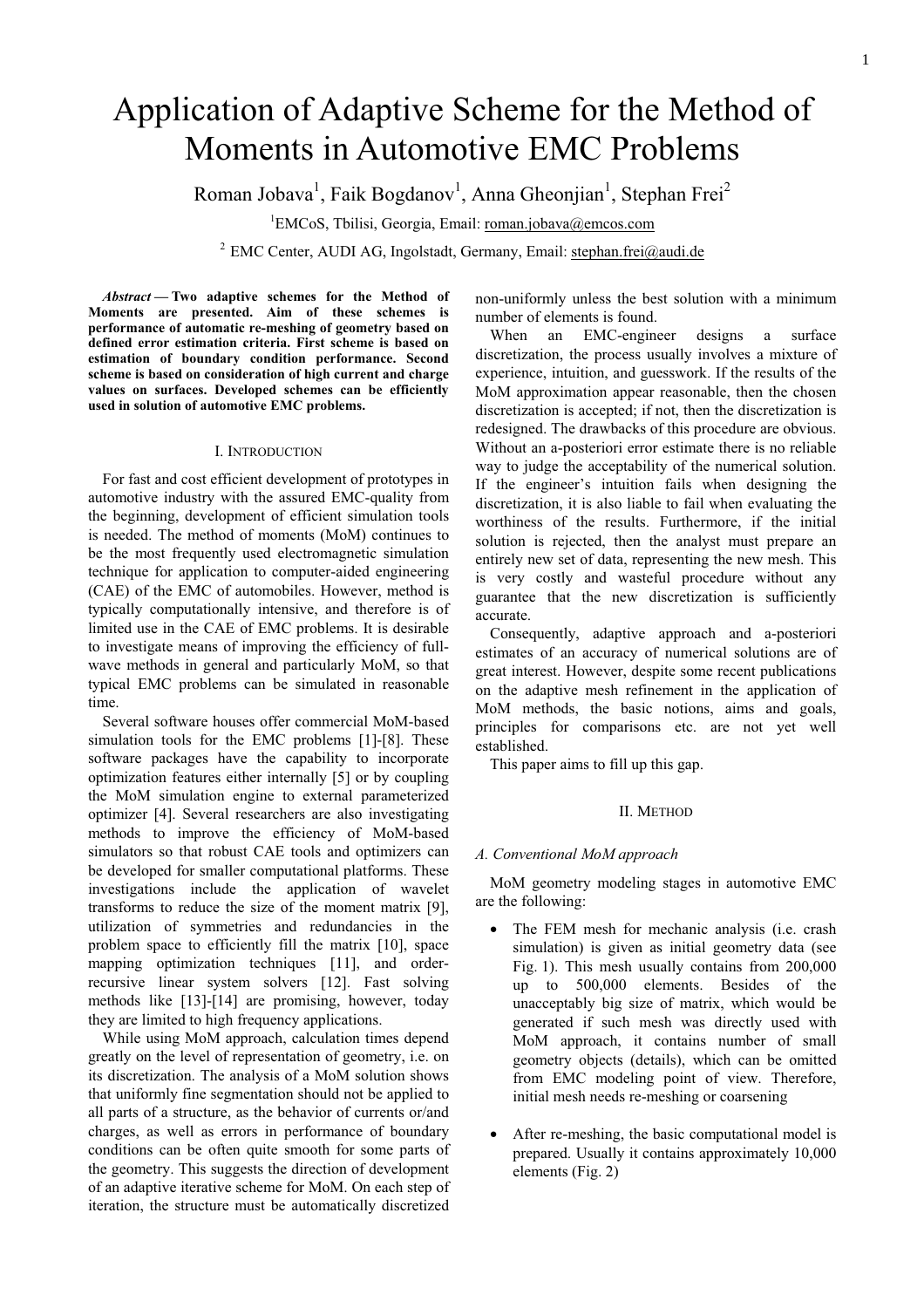Using this basic model, special models for considered problems are prepared. They contain more elements (about 15,000), because areas of interest have higher discretization

Therefore, MoM approach can be characterized with the following steps:

- Re-mesh surfaces and wires uniformly if possible, or choose based on intuition regions which must be re-meshed non-uniformly
- Perform initial calculation
- Check for convergence
- Repeat the steps until convergence is reached

Questions, which arise, are:

- How to find critical regions on mesh automatically?
- Are there further criteria but the convergence indicating the quality of the result?



Fig. 1. FEM mesh for mechanic analysis (319,519 elements)



Fig. 2. Basic mesh for EMC calculation (10,000 elements)

In order to answer these questions, we have performed investigation to find dependence of results on the level of discretization. Our experience was accumulated in the set of criteria, which can govern automatically non-uniform adaptive discretization of the surface. These criteria can be applied to the analysis of boundary conditions performance. Another option considered is analysis of the current and charge densities on the geometry elements. In this section we describe ideas, which assist to generate set of criteria and also details of both approaches together with their relative advantages and disadvantages.

## *B. LSDM (Level-Surface-Difference-Minimum) Adaptive Scheme*

Numerical approaches for adaptive grid refinement are working in a hierarchical way. First, one starts with a 'coarse' mesh, which gets recursively refined. Depending on the error indicator or error estimator, certain global refinement steps should be performed, or mesh refinement should be performed only locally. The final mesh will be highly adapted towards minimization of the error of boundary conditions performance, or towards sufficiently good description of areas, which accumulate high values of charges or represent high currents, depending on the scheme, which is used. Far away from the critical areas, grid size will be significantly larger.

Main ideas of the developed adaptive scheme arise during examination of manual non-uniform re-meshing. After performance of initial calculation (iteration 0), values of interest (current and charge densities, errors in boundary condition performance, etc.) must be analyzed. It is supposed that all triangles, where value of interest (for example partial error) is higher than some prescribed value L (Level-criterion), must be re-meshed. However, it can appear, that area of triangles, chosen for remeshing according L-criterion, is too big or too less compared to the total surface area of the object. There is also an option that during several iterations area of chosen triangles does not change since algorithm is choosing the same part of the surface for successive remeshing. In order to reflect these options, we form three additional criteria: S-criterion (or surface criterion), Dcriterion (difference criterion) and M-criterion (minimum criterion).

Meaning of these criteria is the following. If surface area chosen for re-meshing is higher, than certain value S given in percentage from the total surface area, it is supposed that re-meshing of such a big area is too expensive from computational point of view. In this case, L-criterion is automatically increased, until S-criterion is reached. Thus, algorithm allows re-meshing of only S percent from the total surface area of the object. Also, meeting of S-criterion does not guarantee that re-meshing will be performed and further iterations will be done. Last two criteria, so called D- and M-criteria, must also be met.

It is possible, that area of triangles to be re-meshed does not differ from that, chosen for previous iteration. D-criterion, or difference criterion shows in percentage level of difference between surfaces chosen on the current and previous iterations. If difference is smaller than a prescribed value D, iterations must stop. This seems to be reasonable if one makes assumption, that sequential re-meshing of the same part of the surface is not seriously improving accuracy.

If area chosen for re-meshing is too small compared to the total area of the surface of the object, at least smaller than certain prescribed value M (M-criterion), iterations must stop since re-meshing of very small parts of the surface is not likely to improve solution in general.

If chosen four criteria (L-, S-, D- and M-criteria) did not stop iterations, re-meshing of the surface and further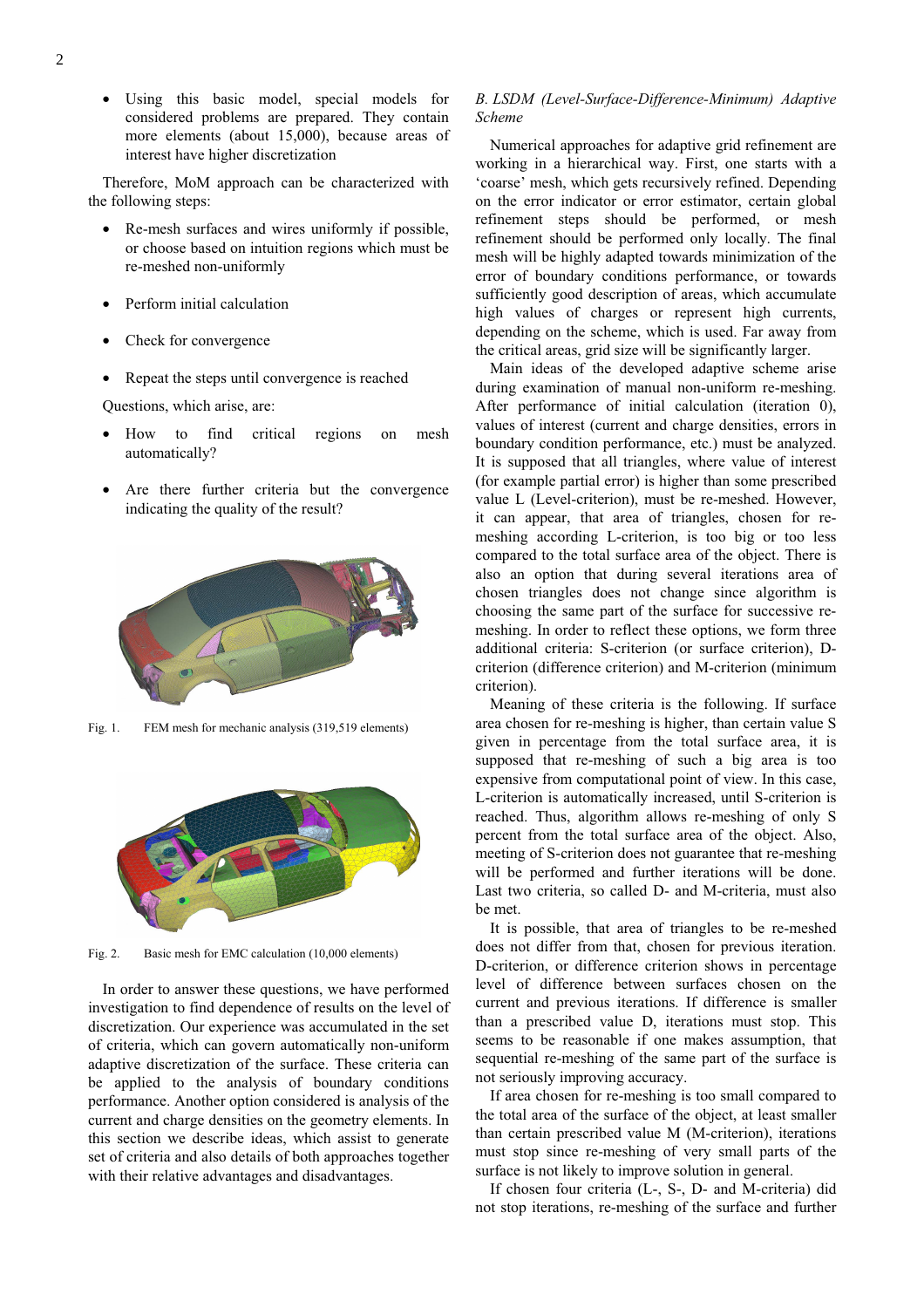calculations must be performed.

Algorithmically LSDM scheme can be described with the following steps:

*Initial calculation:* 

• Perform calculations with initial mesh. Analyze values of interest, on which adaptive approach is based

## *Check L-criterion:*

All triangles having observation value between  $L\%$ and 100% from the maximum will be considered as triangles for re-meshing

## *Check S-criterion:*

If area of the set of triangles chosen for re-meshing is higher than certain value S, given in percentage from the total surface area, increase automatically L-criterion, until S-criterion is reached

## *Check D-criterion:*

• Check if difference between surfaces chosen on current and previous iterations differs more than prescribed value D% (D-criterion). If difference is smaller than D, iterations must stop

#### *Check M-criterion:*

Check if area of chosen surface is more than prescribed value M%, measured in percentage from the total surface area (M-criterion). If difference is smaller than M, iterations must stop

### *Further iterations:*

• If previous criteria did not stopped iterations, remeshing of the surface and further calculations must be performed

During the such approach, several calculations may be required. Additional time will be spent for error calculations, but the total time in most cases will be lower than that needed for the convergence studies based on homogeneous discretization.

## *C. BCP (Boundary Condition Performance) Based LSDM approach*

Recent investigations [15]- [17] have shown, that it is possible to control accuracy of MoM calculations based on estimation of boundary conditions performance (BCP). Analysis shows that a pair of BCP errors [15]- [17]

$$
\int_{E_E} \vec{n} \times (\vec{E}^{sc} + \vec{E}^{inc}) \, ds
$$
\n
$$
\varepsilon_E[\%] = 100 \frac{\text{Surface}}{\int_{\text{Surface}} \vec{n} \times \vec{E}^{inc} \, ds} \qquad (1)
$$
\n
$$
\varepsilon_H[\%] = 100 \frac{\int_{\text{Surface}} \vec{n} \cdot (\vec{H}^{sc} + \vec{H}^{inc}) \, ds}{\int_{\text{Surface}} \vec{n} \times \vec{H}^{inc} \, ds} \qquad (2)
$$

calculated for both E- and H-fields is sufficiently enough to totally characterize accuracy of the obtained MoM solution.

The error metrics  $(1)-(2)$  are applicable for arbitrary surfaces, including open ones, provide finite values of surface integrals, and perform the proper normalization of error expressions. An error metric (1) directly indicates, how well the obtained solution satisfies formulated problem. However, as found in [16-17], metric (1) is not sufficient enough to totally characterize the near-field errors, and additional error metric (2) for the magnetic field should be also introduced.

The partial BCP errors based on (1) and (2) may be considered to find the contribution of each geometry element to the total BCP error on the structure. Since integrals in (1)-(2) are finite regardless of the surface type, BCP errors are applicable to any surfaces including open ones. And finally, calculation of (1) and (2) does not require knowledge of any other solutions to the given problem, excepting obtained one (so convergence studies are not necessary to judge about accuracy). Therefore, BCP error metric is the most convenient metric to estimate accuracy of MoM solutions on arbitrary configurations.

BCP error analysis gives a possibility to formulate adaptive approach using LSDM scheme. Task flow in BCP based LSDM adaptive scheme is shown in the Fig. 3.



Fig. 3. Task flow of BCP based LSDM adaptive scheme

## *D. SJQ (Surface Current and Charge) based LSDM Adaptive Scheme*

Idea of this approach is based on discretization of areas bearing high values of relative current and charge densities. It is supposed, that if areas, where currents and charges are high, are sufficiently well discretized, it is more likely, that total solution will be accurate.

Fig. 4 shows task flow in SJQ based LSDM adaptive scheme.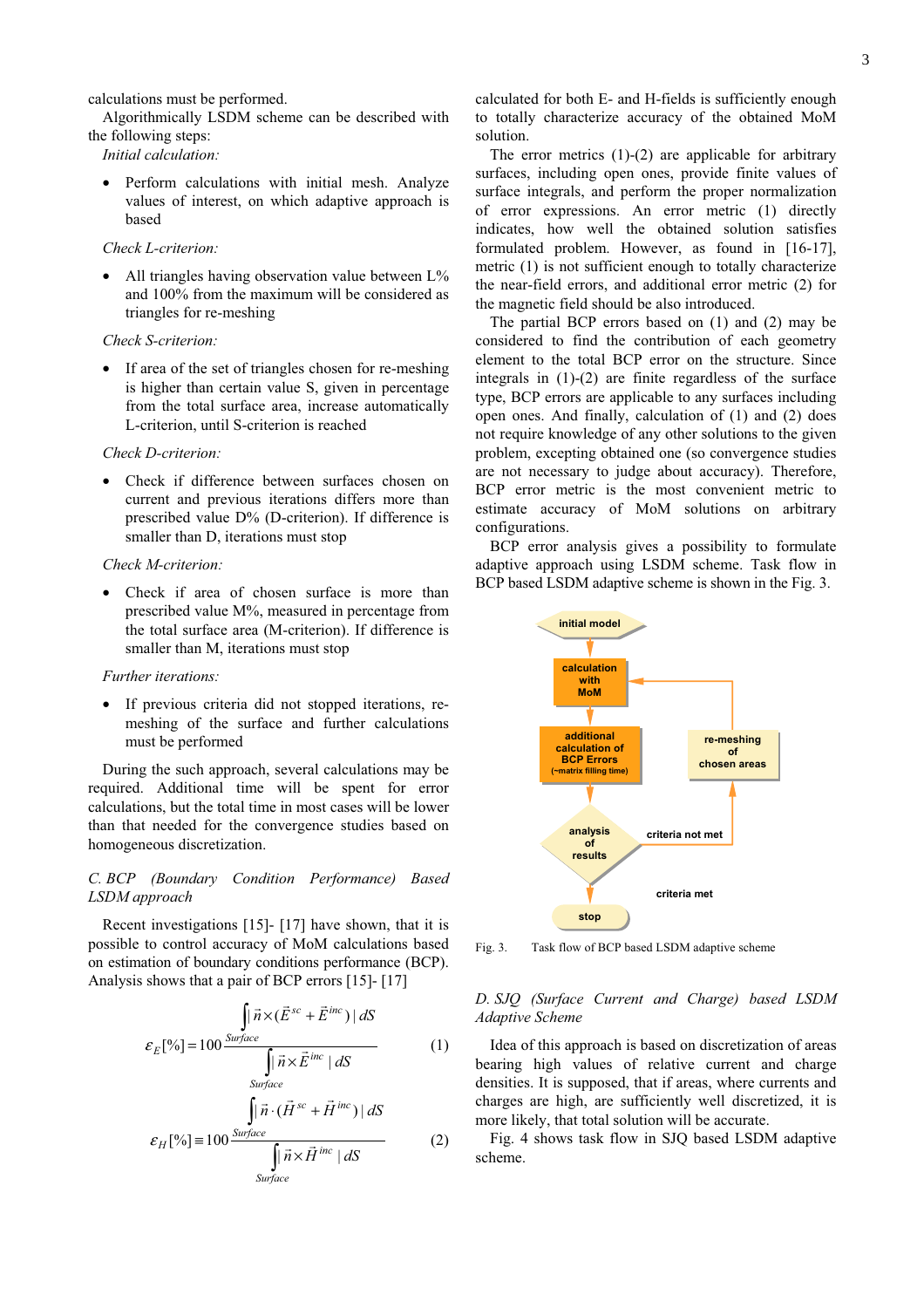



Fig. 4. Task flow of SJQ based LSDM adaptive scheme

## *E. Difference between methods*

In this sub-section we demonstrate difference between described methods in the problem of excitation of sphere by dipole. Radius of sphere is 0.5 m and center is located in the origin of axis. Vertical electric dipole is placed in 10 cm above the surface of sphere, producing highly inhomogeneous incident near field. Frequency of excitation is 300 MHz. Initial geometry is formed by 500 triangles.

Figures  $5 - 7$  show models for some chosen iterations for different approaches. We compared adaptive approaches to the successive triangulation method, when each triangle was divided onto number of triangles by the same manner as this was done for the chosen triangles in adaptive approaches. Successive triangulation would be an option if so called 'blind' approach to investigation of convergence would be used.



Fig. 5. SJQ approach, iteration 3, number of triangles 2466



Fig. 6. BCP approach, iteration 5, number of triangles 2388



Fig. 7. Successive discretization, iteration 2, number of triangles 8000

Fig. 8 shows BCP error for different approaches depending on the cumulative time of calculation. Computations were performed on Xeon Dual 2800 MHz PC on Windows platform.



Fig. 8. Dependence of BCP error on computation time

It can be seen that SJQ approach is improving accuracy extremely fast with the first iterations. However, after 4 iterations, SJQ approach reaches criteria of exit from iteration process. By this time, surface discretization is extremely good in areas having high currents and charges, but other parts of the surface are not well discretized. BCP approach is convergent slower than SJQ, but can reach low overall BCP error. If the method is forced to continue iterations by choosing the appropriate criteria, after a number of iterations, total surface will be re-meshed approximately in the same manner as this would be done by successive discretizations (with slightly higher level of discretization in areas of high gradients of the incident fields).

TABLE I shows  $E<sub>z</sub>$  scattered field magnitude in the point close to the surface obtained by different approaches. Coordinates of the point are: (0.1,0.0,0.51)  $[m]$ .

| Number of | Successive          | <b>BCP LSD</b>        | <b>SJQ LSDM</b>     |
|-----------|---------------------|-----------------------|---------------------|
| unknowns  |                     | М                     |                     |
| 500       | $2.9412 \cdot 10^3$ | $2.9412 \cdot 10^{3}$ | $2.9412 \cdot 10^3$ |
| 1000      | N/A                 | $1.3324 \cdot 10^3$   | $1.3287 \cdot 10^3$ |
| 3000      | $1.3298 \cdot 10^3$ | $1.3457 \cdot 10^3$   | $1.3311 \cdot 10^3$ |
| 8000      | $1.3371 \cdot 10^3$ | $1.3442 \cdot 10^3$   | $1.3318 \cdot 10^3$ |

TABLE I SCATTERED ELECTRIC FIELD EZ [V/M]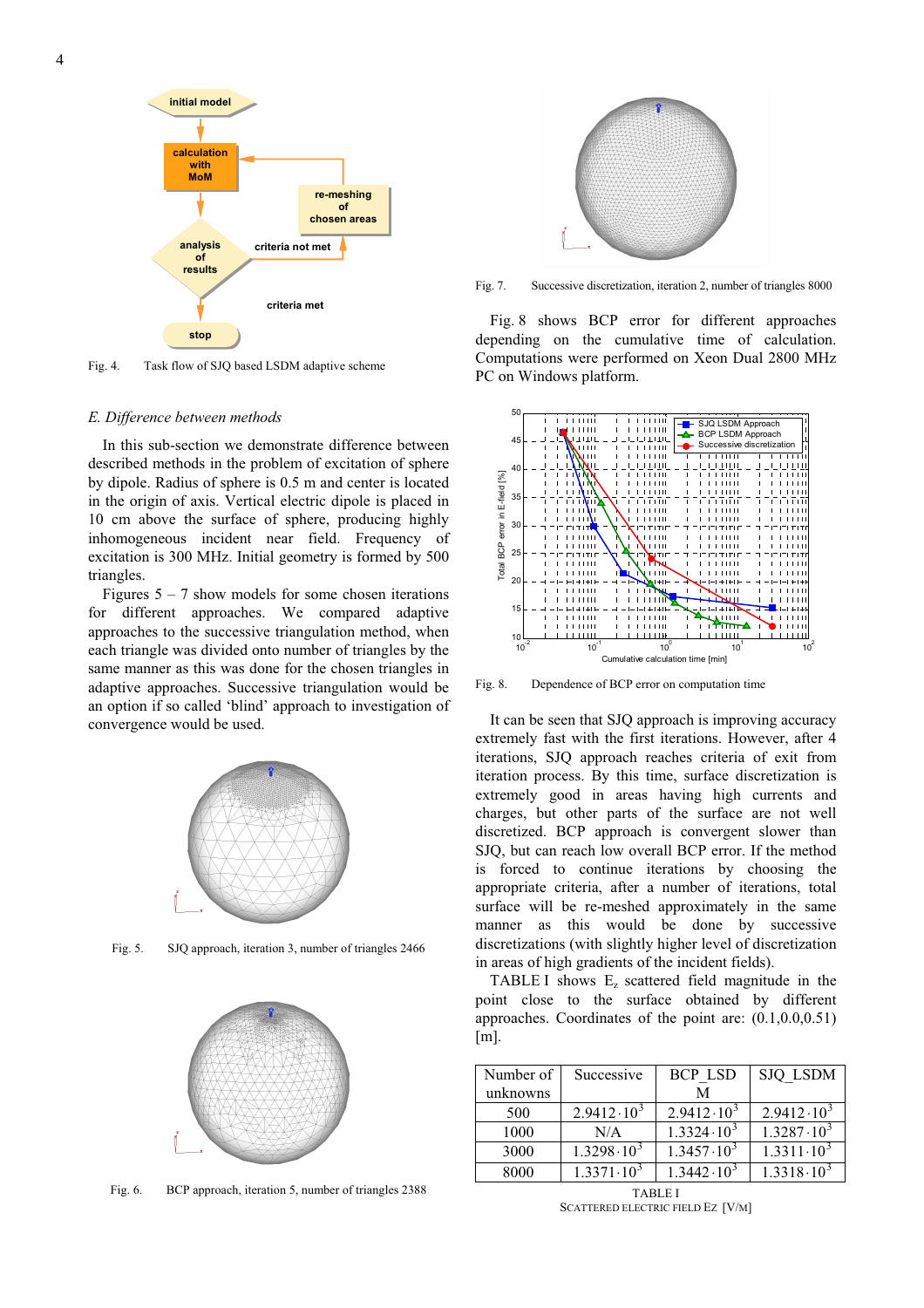It can be seen, that there is a fast convergence in fields when LSDM adaptive schemes are used. Point of observation is located in the area of highly inhomogeneous currents and charges. Both adaptive algorithms are performing a local re-meshing of this area and therefore are giving a fast convergence of the scattered fields in chosen particular point. However, behavior of BCP approach guaranties improvement of performance of boundary conditions over total surface, while SJO approach is pointed to improve situation only in the areas where high currents and charges are observed. Latter situation frequently can be observed for the problems where radiating structures, antennas for example, are presented.

Performed investigations give the following conclusions about difference between methods:

- Both, SJQ and BCP based LSDM schemes give improvement of results in the areas, where currents and charges are high
- SJQ based LSDM scheme is effective for very inhomogeneous excitations (transmitting structures, antennas, local sources)
- SJQ based LSDM scheme might not detect problematic receiving structures, while BCP based approach does
- SJQ based LSDM scheme is converging faster than BCP based LSDM scheme and does not require calculation of surface errors
- BCP based LSDM scheme will provide improvement of accuracy over total surface of the object

It should be noted, that in both approaches it is very important to have a good automatic surface meshing tool, which will refine or probably coarsen set of chosen elements together with their neighbor elements, so smooth transition between re-meshed area and remaining part of surface will be guarantied. We have developed such meshing module.

In next section, we consider the application of SJQ and BCP LSDM schemes to the automotive EMC problem.

## III. AUTOMOTIVE EMC APPLICATION

We discuss here problem of investigation of radiation characteristics of bumper rod antenna (see Fig. 9) for the realistic car model. Basic model contains 7376 triangles and 69 wire segments. Model is placed above perfectly conducting ground. Antenna is fed with the voltage source of 1V at the segment, attached to the surface. This segment is also loaded with 50Ohm resistance (in series with the source) to reflect impedance of the feeding coaxial cable. Operation frequency is 433 MHz. For convergence studies we observe value of current in source segment.



Fig. 9. Car model with antenna in bumper

Consider now application of BCP adaptive approach. We settle error level to 20% (L-criterion). Surface area, permitted for re-meshing is chosen to be not more than 20% (S-criterion). This means, that all triangles, having either  $\sigma_F$  or  $\sigma_H$  (relative partial errors in E- and Hfields) higher than L=20%, are considered as potential candidates for re-meshing. However, if sum area of chosen triangles exceeds S=20% of total surface area, remeshing will cause serious increase of calculation time. In our case, area of chosen triangles in iteration 0 is 0.234% of total area. D-criterion was chosen as 1% and M-criterion was settled to 0.01%. After re-meshing of these chosen triangles, we get new geometry model, which consists of 7446 triangles.



Fig. 10. Model for iteration 1



Fig. 11. Model for iteration 4

Next iterations are showing fast convergence of the current in antenna port. Fig. 10 and Fig. 11 show meshes obtained on  $1<sup>st</sup>$  and  $4<sup>th</sup>$  iterations in BCP LSDM adaptive scheme.